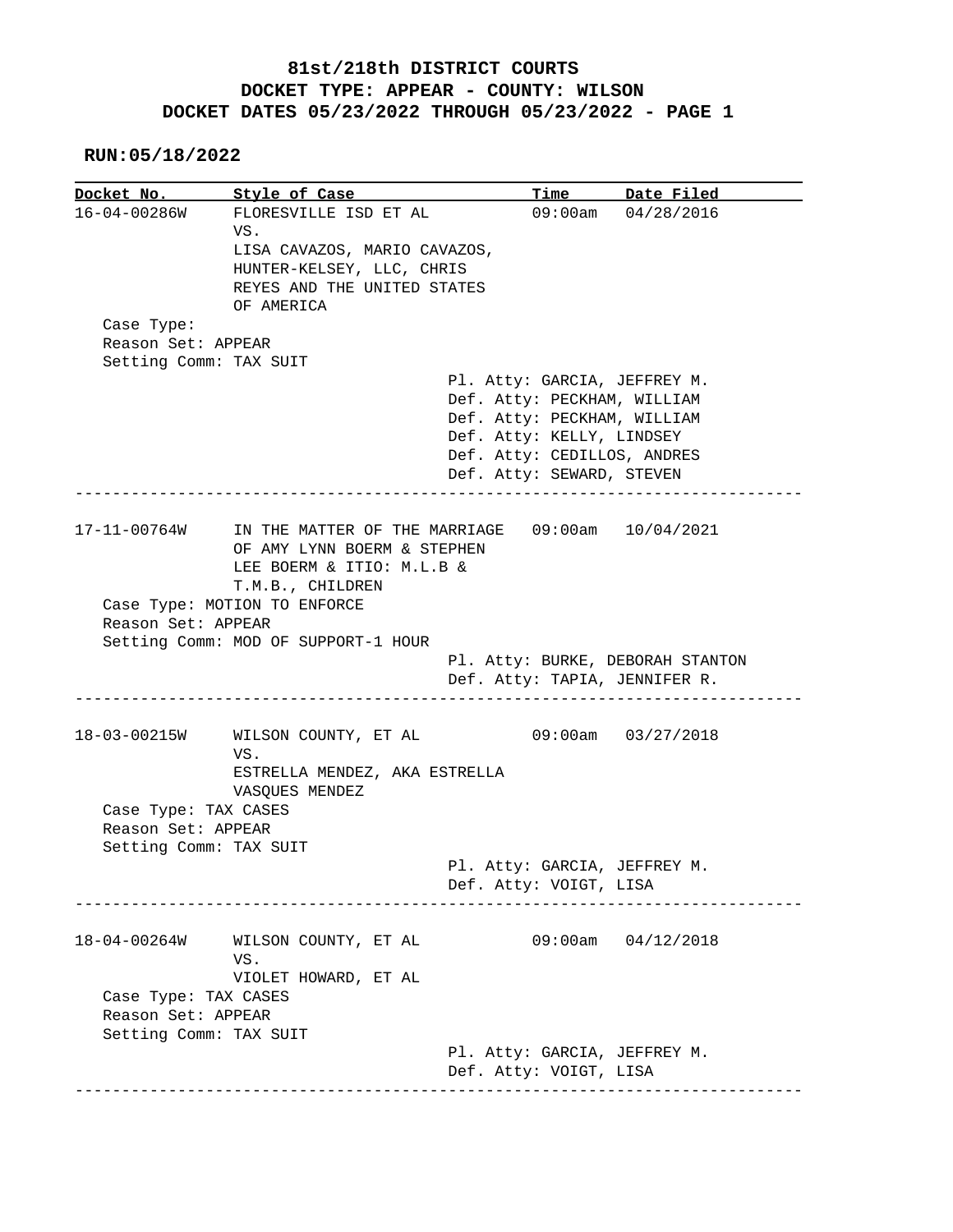|                        | Docket No. Style of Case                             |                                | Time Date Filed    |
|------------------------|------------------------------------------------------|--------------------------------|--------------------|
|                        | 18-05-00368W WILSON COUNTY, ET AL                    |                                | 09:00am 05/23/2018 |
|                        | VS.                                                  |                                |                    |
|                        | BASILIO MONTEZ, JR AKA BASILIO                       |                                |                    |
|                        | MONCEIS MONTEZ, JR., ET AL                           |                                |                    |
| Case Type: TAX CASES   |                                                      |                                |                    |
| Reason Set: APPEAR     |                                                      |                                |                    |
|                        | Setting Comm: TAX CASE (DWOP WAS 3/11)               |                                |                    |
|                        |                                                      | Pl. Atty: GARCIA, JEFFREY M.   |                    |
|                        |                                                      | Def. Atty: TOSCANO, PATRICK J. |                    |
|                        |                                                      | Def. Atty:                     |                    |
|                        |                                                      |                                |                    |
|                        |                                                      | Def. Atty: TOSCANO, PATRICK J. |                    |
|                        |                                                      | Def. Atty: TOSCANO, PATRICK J. |                    |
|                        |                                                      | Def. Atty:                     |                    |
|                        |                                                      | Def. Atty: TOSCANO, PATRICK J. |                    |
|                        |                                                      | Def. Atty: TOSCANO, PATRICK J. |                    |
|                        |                                                      | Def. Atty:                     |                    |
|                        |                                                      | Def. Atty:                     |                    |
|                        |                                                      | Def. Atty:                     |                    |
|                        |                                                      | Def. Atty:                     |                    |
|                        |                                                      | Def. Atty:                     |                    |
|                        |                                                      | Def. Atty:                     |                    |
|                        |                                                      | Def. Atty: TOSCANO, PATRICK J. |                    |
|                        | 18-06-00485W WILSON COUNTY, ET AL 09:00am 06/28/2018 |                                |                    |
|                        | VS.                                                  |                                |                    |
|                        | MARY ANN GONZALES                                    |                                |                    |
| Case Type: TAX CASES   |                                                      |                                |                    |
| Reason Set: APPEAR     |                                                      |                                |                    |
|                        |                                                      |                                |                    |
|                        | Setting Comm: TAX SUIT                               |                                |                    |
|                        |                                                      | Pl. Atty: GARCIA, JEFFREY M.   |                    |
|                        |                                                      | Def. Atty: SOLIS, MOLLY G.     |                    |
|                        |                                                      |                                |                    |
|                        |                                                      |                                |                    |
|                        | WILSON COUNTY, ET AL                                 |                                | 09:00am 08/21/2018 |
|                        | VS.                                                  |                                |                    |
|                        | DITECH FINANCIAL, LLC ET AL                          |                                |                    |
| Case Type: TAX CASES   |                                                      |                                |                    |
| Reason Set: APPEAR     |                                                      |                                |                    |
| Setting Comm: TAX SUIT |                                                      |                                |                    |
| 18-08-00649W           |                                                      | Pl. Atty: GARCIA, JEFFREY M.   |                    |
|                        |                                                      | Def. Atty: TAPIA, JENNIFER R.  |                    |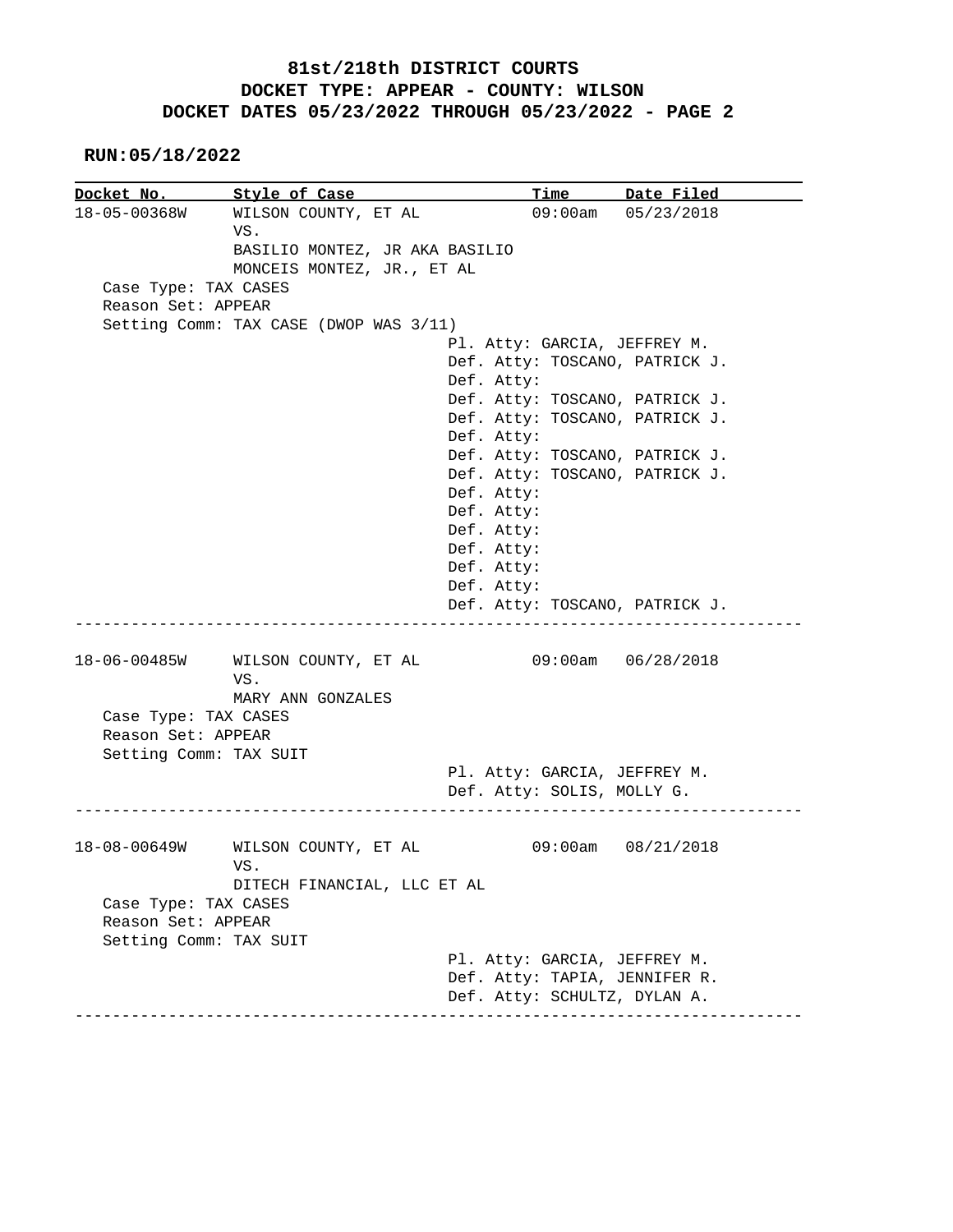|                        | Docket No. Style of Case                                                                                     |                                            | <u>Time Date Filed</u>                |
|------------------------|--------------------------------------------------------------------------------------------------------------|--------------------------------------------|---------------------------------------|
|                        | 19-01-00029W IN THE INTEREST OF AH'LYRIC<br>JOHNSON, BRY'ANN POWERS AND<br>BRYANT T. POWERS JR.,<br>CHILDREN |                                            | $09:00am$ $01/14/2019$                |
| Reason Set: APPEAR     | Case Type: PARENT/CHILD RELATIONSHIP                                                                         |                                            |                                       |
|                        | Setting Comm: *ZOOM*W/DRAWAL OF COUNSEL (B. WONG)-10 MINS                                                    |                                            |                                       |
|                        |                                                                                                              | Pl. Atty: BARRERA, GRACE C.                |                                       |
|                        |                                                                                                              | Def. Atty: WONG, BRANDON                   |                                       |
|                        |                                                                                                              |                                            | Def. Atty: PRO SE - POWERS SR., BRIAN |
|                        | 19-02-00117W WILSON COUNTY, ET AL VS.<br>PERSILANO AROCHA AKA<br>PRESILIANO AROCHA AKA                       |                                            | $09:00$ am $02/12/2019$               |
|                        | PRECILIANO AROCHA, ET AL                                                                                     |                                            |                                       |
| Case Type: TAX CASES   |                                                                                                              |                                            |                                       |
| Reason Set: APPEAR     |                                                                                                              |                                            |                                       |
| Setting Comm: TAX SUIT |                                                                                                              |                                            |                                       |
|                        |                                                                                                              | Pl. Atty: GARCIA, JEFFREY M.               |                                       |
|                        |                                                                                                              | Def. Atty: TAPIA, JENNIFER R.              |                                       |
|                        | 19-02-00132W WILSON COUNTY, ET AL<br>VS.                                                                     |                                            | $09:00am$ $02/12/2019$                |
| Case Type: TAX CASES   | SALVADOR MENDEZ, ET AL                                                                                       |                                            |                                       |
| Reason Set: APPEAR     |                                                                                                              |                                            |                                       |
| Setting Comm: TAX SUIT |                                                                                                              |                                            |                                       |
|                        |                                                                                                              | Pl. Atty: GARCIA, JEFFREY M.<br>Def. Atty: |                                       |
|                        | 19-03-00245W PORTFOLIO RECOVERY ASSOCIATES, 09:00am 03/26/2019                                               |                                            |                                       |
|                        | <b>LLC</b><br>VS.<br>BRIAN J. YOST                                                                           |                                            |                                       |
| Reason Set: APPEAR     | Case Type: DEBT/CONTRACT - CONSUMER/DTPA<br>Setting Comm: MERITS OR DWOP                                     |                                            |                                       |
|                        |                                                                                                              |                                            |                                       |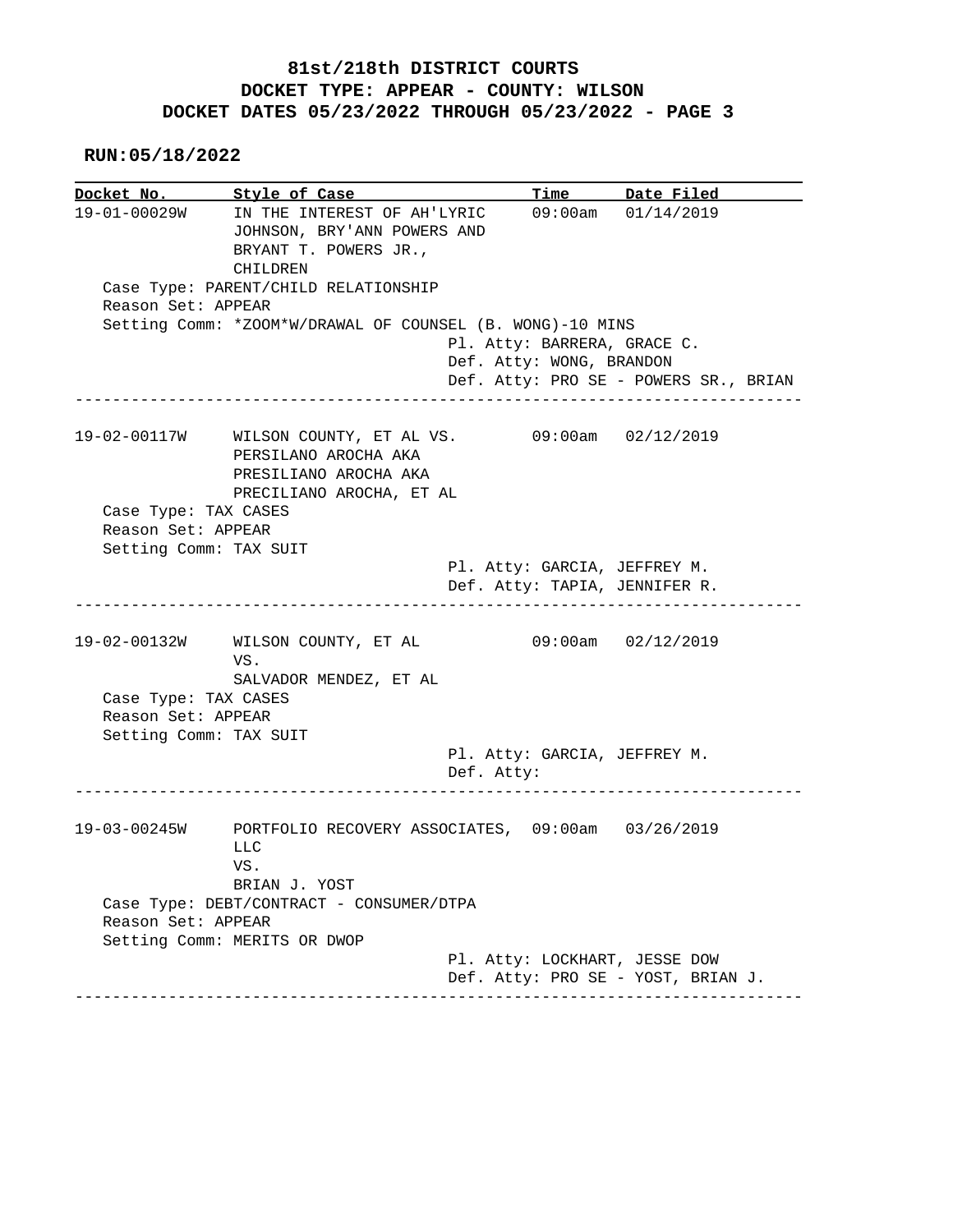**RUN:05/18/2022**

**Docket No. Style of Case Time Date Filed**  19-04-00301W PORTFOLIO RECOVERY ASSOCIATES, 09:00am 04/18/2019 LLC VS. CHAD FLETCHER Case Type: DEBT/CONTRACT - CONSUMER/DTPA Reason Set: APPEAR Setting Comm: MERITS OR DWOP Pl. Atty: HALE, MEGAN KATHLEEN Def. Atty: ------------------------------------------------------------------------------ 19-04-00318W WILSON COUNTY, ET AL 09:00am 04/24/2019 VS. OLGA REYNA AND RAMIRO VILLARREAL Case Type: TAX CASES Reason Set: APPEAR Setting Comm: TAX SUIT (DWOP 3/11) Pl. Atty: GARCIA, JEFFREY M. Def. Atty: ------------------------------------------------------------------------------ 19-04-00320W WILSON COUNTY, ET AL 09:00am 04/24/2019 VS. JUDY A. MCRAE Case Type: TAX CASES Reason Set: APPEAR Setting Comm: TAX SUIT Pl. Atty: GARCIA, JEFFREY M. Def. Atty: TAPIA, JENNIFER R. ------------------------------------------------------------------------------ 19-05-00395W WILSON COUNTY, ET AL 09:00am 05/22/2019 VS. CHERYL CAMARILLO, ET AL Case Type: TAX CASES Reason Set: APPEAR Setting Comm: TAX SUIT (DWOP 3/11) Pl. Atty: GARCIA, JEFFREY M. Def. Atty: CURRIE, MICHAEL J. ------------------------------------------------------------------------------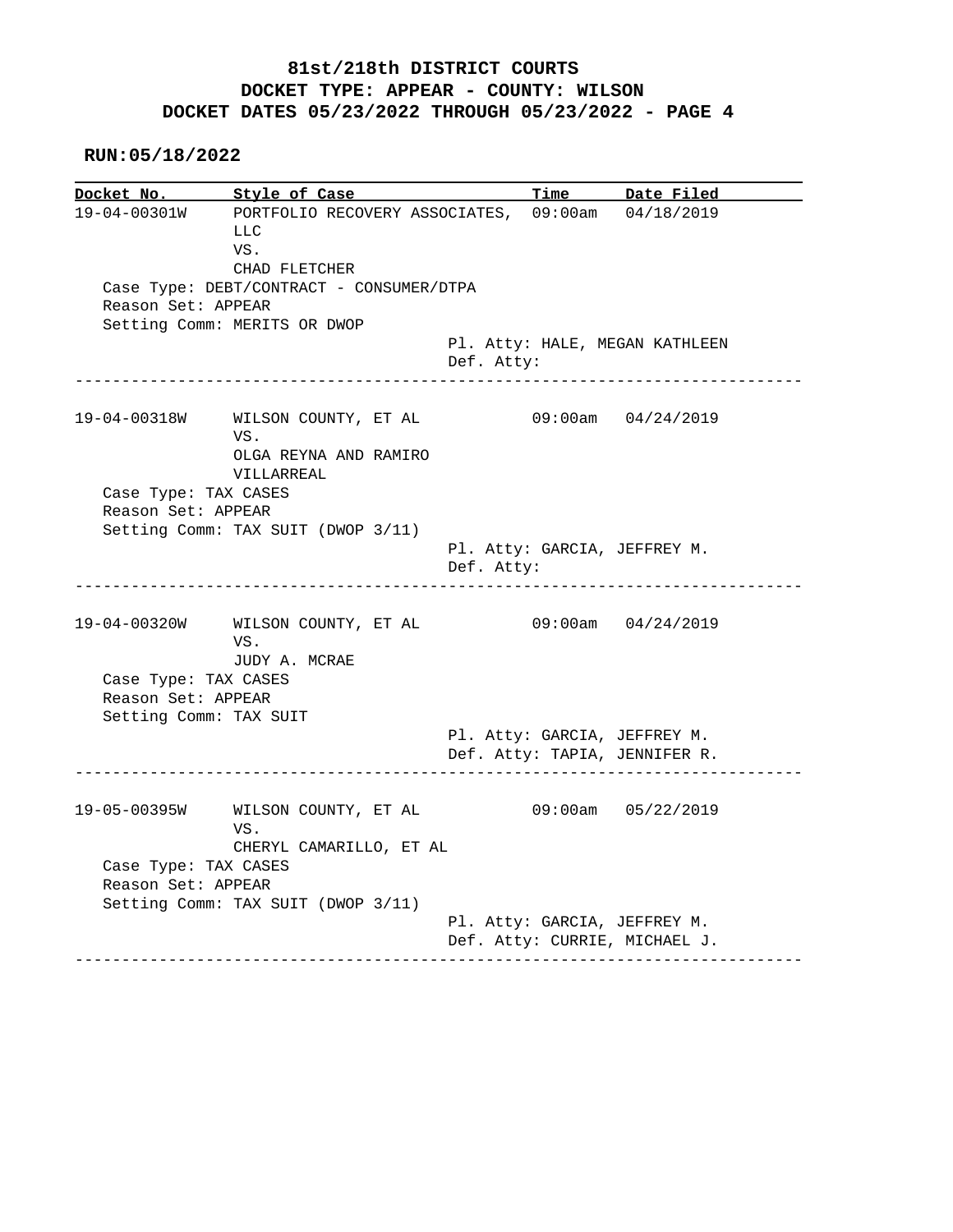**RUN:05/18/2022**

Docket No. Style of Case Docket No. Style of Case Time Date Filed<br>19-05-00404W WILSON COUNTY, ET AL 09:00am 05/22/2019 VS. CALVIN MADDEN AND LINDA L. MADDEN Case Type: TAX CASES Reason Set: APPEAR Setting Comm: TAX SUIT (DWOP 3/11) Pl. Atty: GARCIA, JEFFREY M. Def. Atty: ------------------------------------------------------------------------------ 19-05-00405W WILSON COUNTY, ET AL 09:00am 05/22/2019 VS. GEORGINA MARIE BILLINGS F/K/A GEORGINA GRAY AND COLIN LAWRENCE WOODSIDE Case Type: TAX CASES Reason Set: APPEAR Setting Comm: TAX SUIT (DWOP 3/11) Pl. Atty: GARCIA, JEFFREY M. Def. Atty: ------------------------------------------------------------------------------ 19-05-00420W PORTFOLIORECOVERY ASSOCIATES, 09:00am 05/24/2019 LLC VS. MICHAEL A. GONZALEZ SR. Case Type: DEBT/CONTRACT - CONSUMER/DTPA Reason Set: APPEAR Setting Comm: MERITS OR DWOP Pl. Atty: ADDISON, BRANDI MARIE Def. Atty: PRO SE - GONZALEZ SR., MICH ------------------------------------------------------------------------------ 19-06-00495W WILSON COUNTY, ET AL 09:00am 06/26/2019 VS. CLEVELAND CORPORATION, LLC Case Type: TAX CASES Reason Set: APPEAR Setting Comm: MERITS OR DWOP Pl. Atty: GARCIA, JEFFREY M. Def. Atty: ------------------------------------------------------------------------------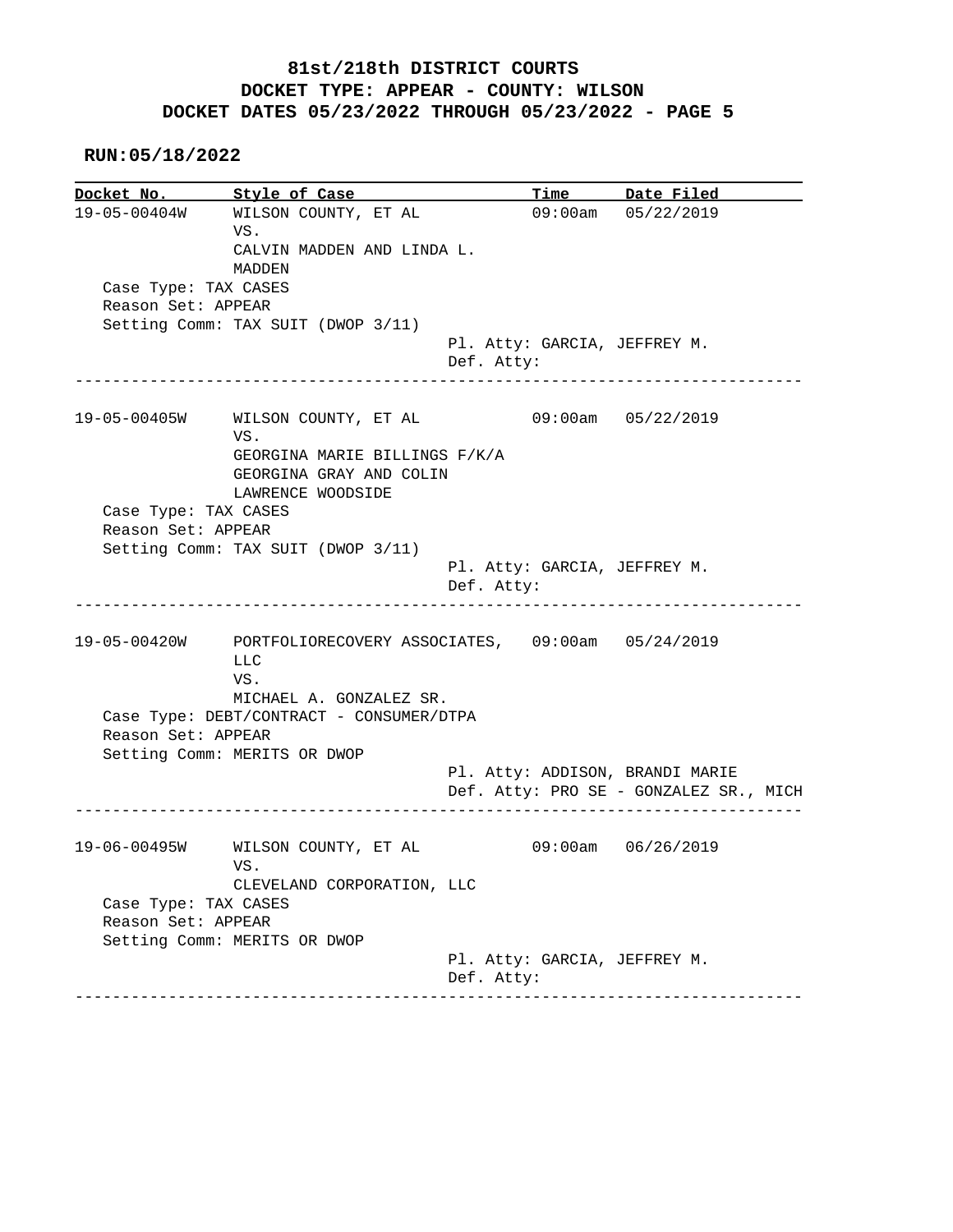**RUN:05/18/2022**

**Docket No.** Style of Case Docket No. Style of Case Time Date Filed<br>19-06-00496W WILSON COUNTY, ET AL 09:00am 06/26/2019 VS. VALENTIN GARCIA A/K/A VALENTINE GARCIA, ET AL Case Type: TAX CASES Reason Set: APPEAR Setting Comm: TAX SUIT Pl. Atty: GARCIA, JEFFREY M. Def. Atty: VOIGT, LISA ------------------------------------------------------------------------------ 19-06-00498W WILSON COUNTY, ET AL 09:00am 06/26/2019  $-VS-$  MELVIN LAKE Case Type: TAX CASES Reason Set: APPEAR Setting Comm: TAX SUIT (DWOP 3/11) Pl. Atty: GARCIA, JEFFREY M. Def. Atty: TOSCANO, PATRICK J. ------------------------------------------------------------------------------ 19-06-00502W WILSON COUNTY, ET AL 09:00am 06/26/2019 VS. MICHAEL J. FOERSTER, JR. AND RACHEL GARCIA Case Type: TAX CASES Reason Set: APPEAR Setting Comm: TAX SUIT ( DWOP 3/11) Pl. Atty: GARCIA, JEFFREY M. Def. Atty: TOSCANO, PATRICK J. ------------------------------------------------------------------------------ 19-06-00505W WILSON COUNTY, ET AL 09:00am 06/26/2019 VS. MANUEL H. GARCIA, PAUL L. GARCIA AND SILVERIA G. PERALES Case Type: TAX CASES Reason Set: APPEAR Setting Comm: TAX SUIT (DWOP 3/11) Pl. Atty: GARCIA, JEFFREY M. Def. Atty: TOSCANO, PATRICK J. Def. Atty: TOSCANO, PATRICK J. ------------------------------------------------------------------------------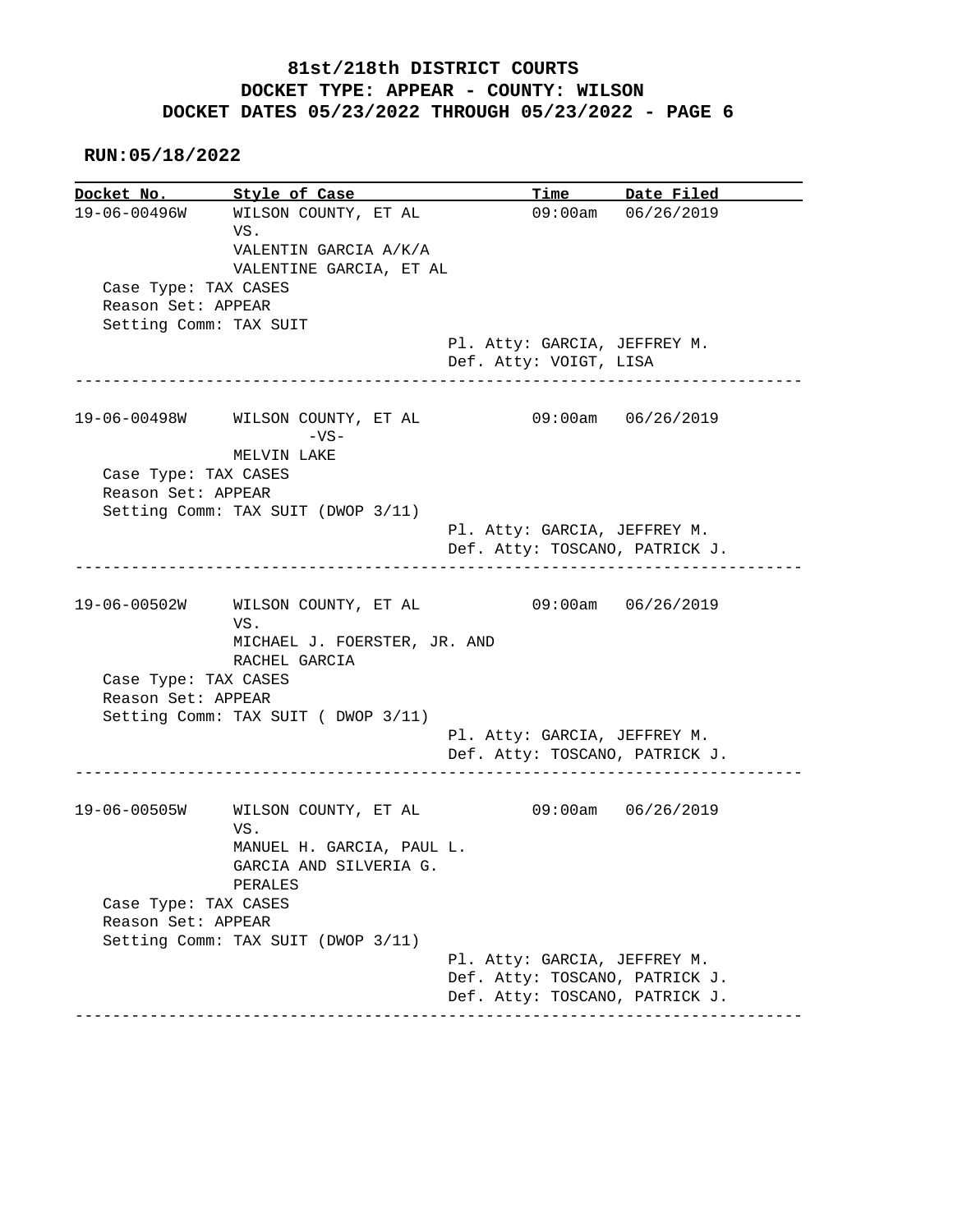**RUN:05/18/2022**

Docket No. Style of Case Docket No. Style of Case Time Date Filed<br>19-06-00513W WILSON COUNTY, ET AL 09:00am 06/26/2019  $-VS-$  BILLY HALE Case Type: TAX CASES Reason Set: APPEAR Setting Comm: TAX SUIT (DWOP 3/11) Pl. Atty: GARCIA, JEFFREY M. Def. Atty: ------------------------------------------------------------------------------ 19-06-00515W WILSON COUNTY, ET AL 09:00am 06/26/2019 VS. TOLBIRT INC. A TEXAS CORP D/B/A AUTO RENTAL AND SALES Case Type: TAX CASES Reason Set: APPEAR Setting Comm: MERITS OR DWOP Pl. Atty: GARCIA, JEFFREY M. Def. Atty: ------------------------------------------------------------------------------ 19-06-00517W WILSON COUNTY, ET AL 09:00am 06/26/2019 VS. MICHAEL BOYD AND NANCY FREASIER A/K/A NANCY BOYD Case Type: TAX CASES Reason Set: APPEAR Setting Comm: TAX SUIT (DWOP 3/11) Pl. Atty: GARCIA, JEFFREY M. Def. Atty: ------------------------------------------------------------------------------ 19-08-00585W WILSON COUNTY 09:00am 08/01/2019 PLAINTIFF VS JAMES M. WEAVER Case Type: TAX CASES Reason Set: APPEAR Setting Comm: TAX SUIT Pl. Atty: GARCIA, JEFFREY M. Def. Atty: TOSCANO, PATRICK J. ------------------------------------------------------------------------------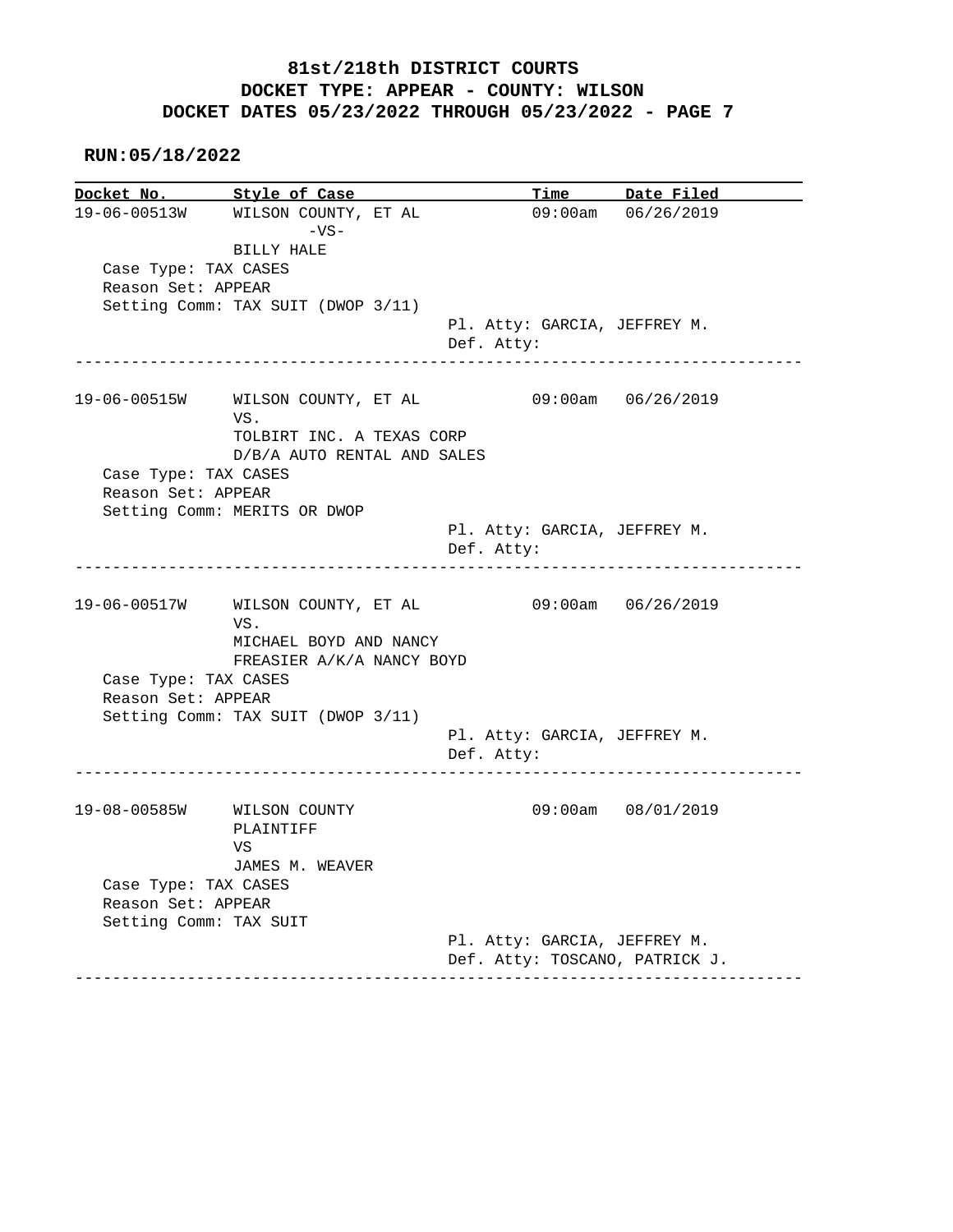#### **RUN:05/18/2022**

**Docket No. Style of Case Time Date Filed**  19-08-00587W WILSON COUNTY 09:00am 08/01/2019 **VS** The Second Second Second Second Second Second Second Second Second Second Second Second Second Second Second Second Second Second Second Second Second Second Second Second Second Second Second Second Second Second Sec MARIA G. CASTRO, ADALBERTO CASTRO, Case Type: TAX CASES Reason Set: APPEAR Setting Comm: TAX SUIT (DWOP 3/11) Pl. Atty: GARCIA, JEFFREY M. Def. Atty: WILKERSON, DAVID B. ------------------------------------------------------------------------------ 19-08-00595W WILSON COUNTY, ET AL 09:00am 08/01/2019 **VS** The Second Second Second Second Second Second Second Second Second Second Second Second Second Second Second Second Second Second Second Second Second Second Second Second Second Second Second Second Second Second Sec FELIX JUAREZ, JR Case Type: TAX CASES Reason Set: APPEAR Setting Comm: TAX SUIT Pl. Atty: GARCIA, JEFFREY M. Def. Atty: ------------------------------------------------------------------------------ 19-08-00615W IN THE INTEREST OF D.K.G., A 09:00am 08/08/2019 CHILD Case Type: PARENT/CHILD RELATIONSHIP Reason Set: APPEAR Setting Comm: ENTRY OF ORDER OR DWOP Pl. Atty: ROWELL, TRENT C. Def. Atty: PRO SE - GOODALE, CLINT ------------------------------------------------------------------------------ 19-08-00631W PORTFOLIO RECOVERY ASSOCIATES, 09:00am 08/14/2019 LLC VS. MEGGAN MADSEN Case Type: DEBT/CONTRACT - CONSUMER/DTPA Reason Set: APPEAR Setting Comm: MERITS OR DWOP Pl. Atty: ADDISON, BRANDI MARIE Def. Atty: ------------------------------------------------------------------------------ 19-08-00643W PORTFOLIO RECOVERY ASSOCIATES, 09:00am 08/20/2019 LLC VS. REBECCA HERNANDEZ Case Type: DEBT/CONTRACT - CONSUMER/DTPA Reason Set: APPEAR Setting Comm: MERITS OR DWOP Pl. Atty: OLSEN-ZHANG, JESSICA Def. Atty: PRO SE - HERNANDEZ, REBECCA ------------------------------------------------------------------------------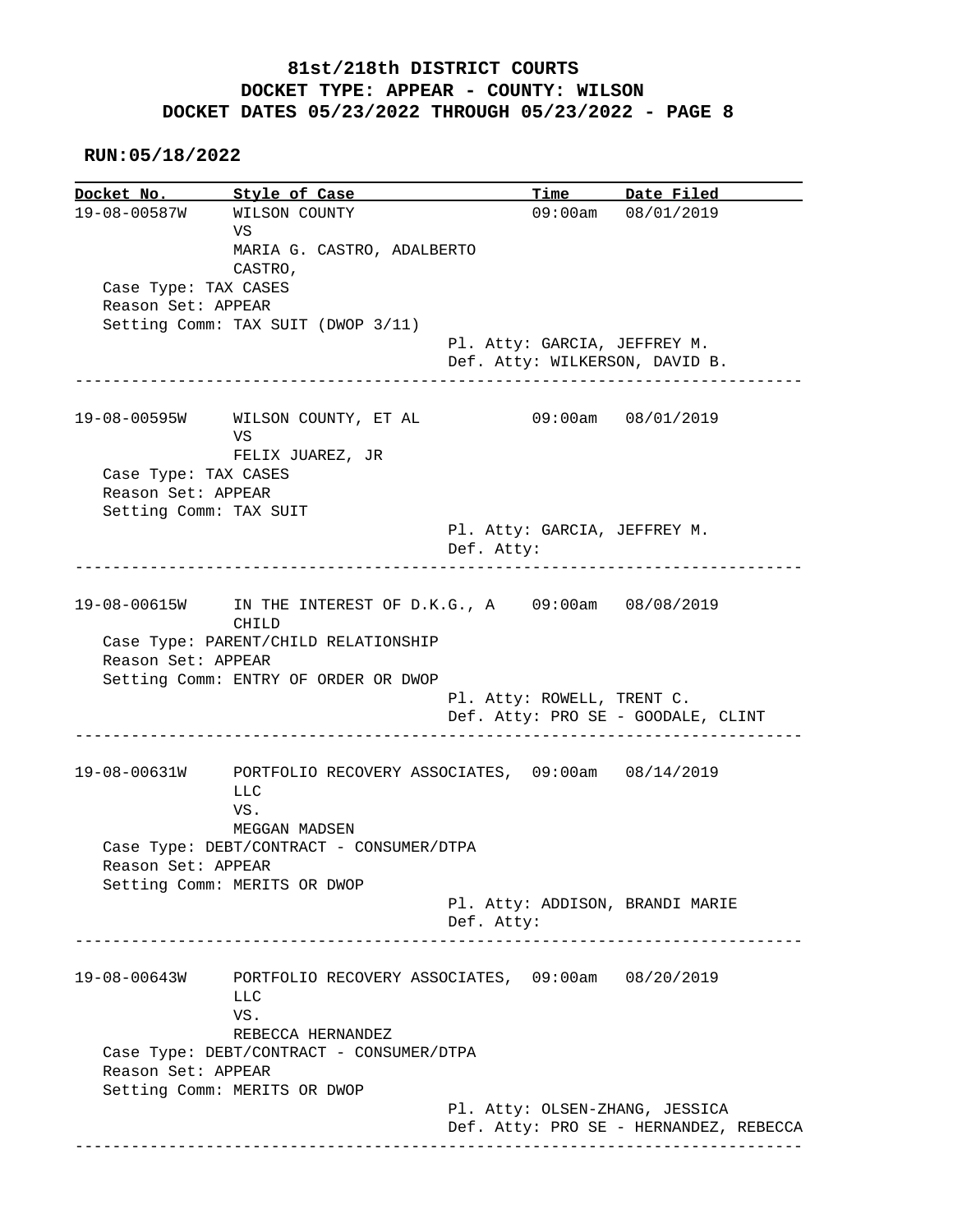**RUN:05/18/2022**

**Docket No. Style of Case Time Date Filed**  19-09-00660W PORTFOLIO RECOVERY ASSOCIATES, 09:00am 09/03/2019 LLC VS. ELICIA A. ROGERS AND THEODORE R. ROGERS Case Type: DEBT/CONTRACT - CONSUMER/DTPA Reason Set: APPEAR Setting Comm: MERITS OR DWOP Pl. Atty: OLSEN-ZHANG, JESSICA Def. Atty: CLANTON, WILLIAM "BILL" Def. Atty: CLANTON, WILLIAM "BILL" ------------------------------------------------------------------------------ 19-09-00676W WILSON COUNTY, ET AL 09:00am 09/11/2019 V RICHARD SIELSKI JR., BRENDA SIELSKI, LETICIA MOLINA, GILBERT MOLINA Case Type: TAX CASES Reason Set: APPEAR Setting Comm: TAX SUIT (DWOP 3/11) Pl. Atty: GARCIA, JEFFREY M. Def. Atty: ------------------------------------------------------------------------------ 19-09-00721W IN THE MATTER OF THE MARRIAGE 09:00am 09/23/2019 OF ANTHONY O. GARZA JR. AND SHAYLYN NICOLE HENRICHSON & ITIO: GARZA CHILDREN Case Type: DIVORCE WITH CHILDREN Reason Set: APPEAR Setting Comm: FINAL HRG ON MERITS- 1 HOUR Pl. Atty: RODRIGUEZ, SYLVIA A. Def. Atty: ------------------------------------------------------------------------------ 19-10-00778W DISCOVER BANK 09:00am 10/17/2019 VS. TERESA FINNEY Case Type: DEBT/CONTRACT - CONSUMER/DTPA Reason Set: APPEAR Setting Comm: MERITS OR DWOP Pl. Atty: ADDISON, BRANDI MARIE Def. Atty: PRO SE - FINNEY, TERESA ------------------------------------------------------------------------------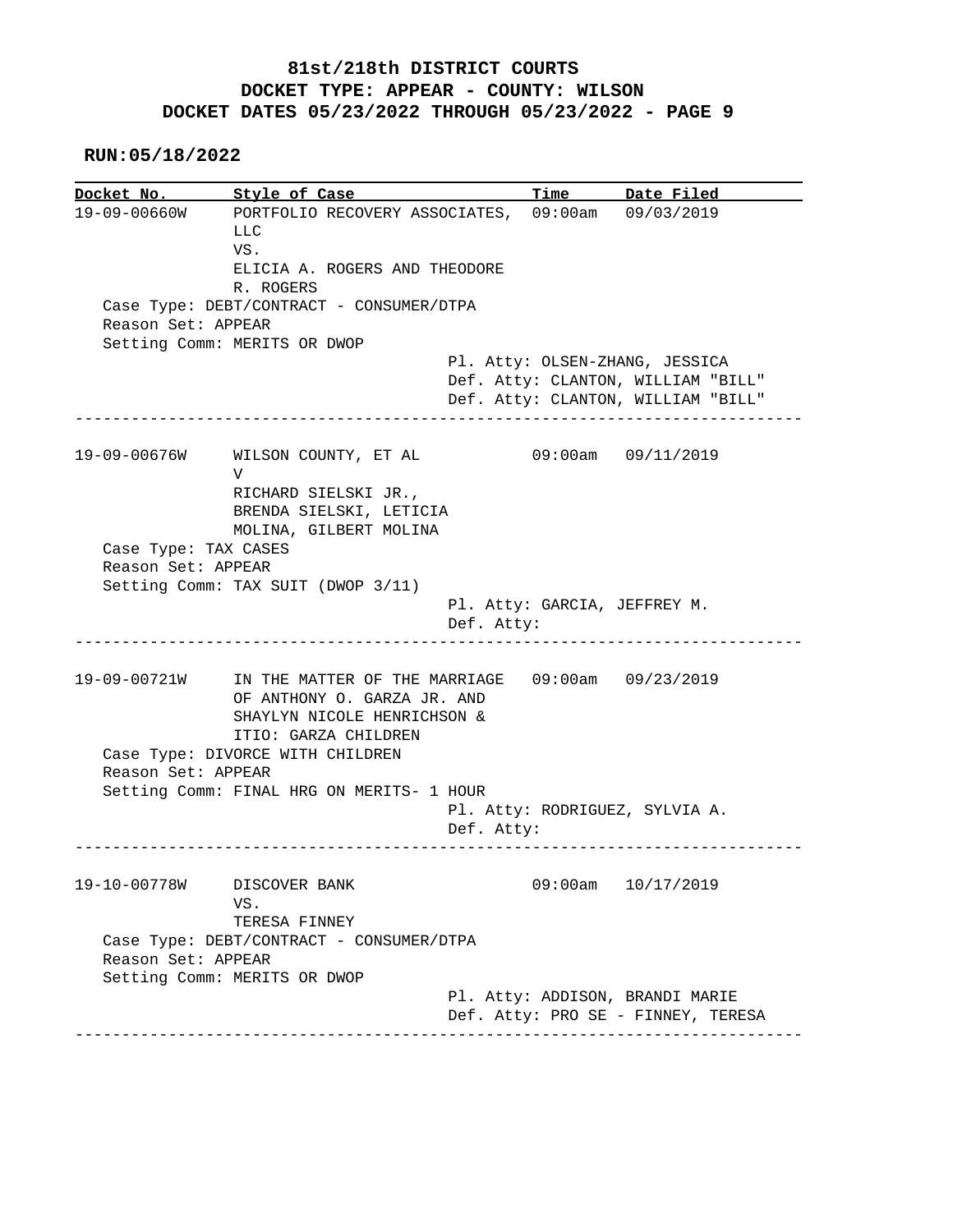|                    | Docket No. 5tyle of Case                                               |            |                            | Time Date Filed                 |
|--------------------|------------------------------------------------------------------------|------------|----------------------------|---------------------------------|
| 19-10-00798W       | SUZANNE BANOWSKY WARD                                                  |            |                            | 09:00am 10/28/2019              |
|                    | VS.                                                                    |            |                            |                                 |
|                    | KIM MARTIN AND TIMOTHY MARTIN                                          |            |                            |                                 |
|                    | Case Type: INJURY/DAMAGE OTHER THAN VEHICLE                            |            |                            |                                 |
| Reason Set: APPEAR |                                                                        |            |                            |                                 |
|                    | Setting Comm: MERITS OR DWOP                                           |            |                            |                                 |
|                    |                                                                        |            | Pl. Atty: CEDILLOS, ANDRES |                                 |
|                    |                                                                        | Def. Atty: |                            |                                 |
|                    | ___________________________                                            |            |                            |                                 |
|                    | 19-11-00809W IN THE INTEREST OF B.W., A 09:00am 11/04/2019             |            |                            |                                 |
|                    | CHILD                                                                  |            |                            |                                 |
|                    | Case Type: PARENT/CHILD RELATIONSHIP                                   |            |                            |                                 |
| Reason Set: APPEAR |                                                                        |            |                            |                                 |
|                    | Setting Comm: MERITS OR DWOP                                           |            |                            |                                 |
|                    |                                                                        |            | Pl. Atty: ROWELL, TRENT C. |                                 |
|                    |                                                                        | Def. Atty: |                            |                                 |
|                    |                                                                        |            |                            |                                 |
|                    |                                                                        |            |                            |                                 |
|                    |                                                                        |            |                            |                                 |
|                    | 19-11-00860W IN THE MATTER OF THE MARRIAGE 09:00am 11/26/2019          |            |                            |                                 |
|                    | OF ORLANDO JOSE DELGADO AND                                            |            |                            |                                 |
|                    | AMY KYNN RIECK DELGADO                                                 |            |                            |                                 |
|                    | Case Type: DIVORCE NO CHILDREN                                         |            |                            |                                 |
| Reason Set: APPEAR |                                                                        |            |                            |                                 |
|                    | Setting Comm: RESET FOR MERITS OR DWOP                                 |            |                            |                                 |
|                    |                                                                        |            | Pl. Atty: CEDILLOS, ANDRES |                                 |
|                    |                                                                        | Def. Atty: |                            |                                 |
|                    |                                                                        |            |                            |                                 |
|                    | 19-12-00935W PORTFOLIO ASSOCIATES, LLC 09:00am 12/26/2019<br>PLAINTIFF |            |                            |                                 |
|                    | V                                                                      |            |                            |                                 |
|                    |                                                                        |            |                            |                                 |
|                    | MICHAEL A. SMITH JR                                                    |            |                            |                                 |
|                    | DEFENDANT                                                              |            |                            |                                 |
|                    | Case Type: DEBT/CONTRACT - DEBT/CONTRACT                               |            |                            |                                 |
| Reason Set: APPEAR |                                                                        |            |                            |                                 |
|                    | Setting Comm: MERITS OR DWOP                                           |            |                            |                                 |
|                    |                                                                        | Def. Atty: |                            | Pl. Atty: ADDISON, BRANDI MARIE |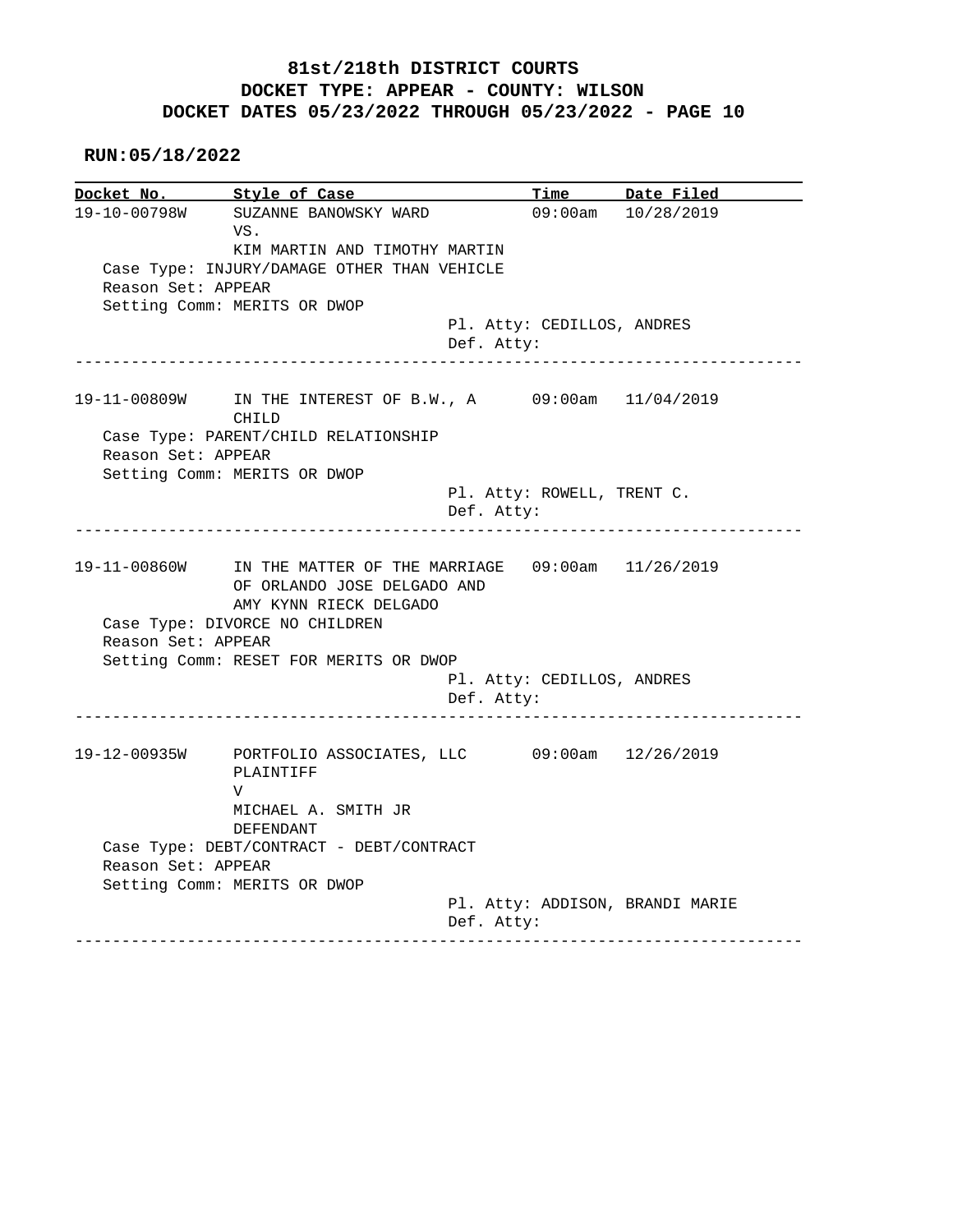| Docket No.                                   | Style of Case                                                                                                                                        | <b>Time</b>                  | Date Filed                            |
|----------------------------------------------|------------------------------------------------------------------------------------------------------------------------------------------------------|------------------------------|---------------------------------------|
| $20 - 02 - 00137W$                           | EVERGREEN UNDERGROUND WATER<br>CO., FLORESVILLE ISD, WILSON<br>COUNTY,<br>PLAINTIFFS<br>V<br>DANIEL K. HANKINS, NARCEDALIA<br>RUBIO, ALBERTO SEGOVIA | $09:00$ am                   | 02/25/2020                            |
|                                              | <b>DEFENDANTS</b>                                                                                                                                    |                              |                                       |
| Case Type: TAX CASES                         |                                                                                                                                                      |                              |                                       |
| Reason Set: APPEAR                           |                                                                                                                                                      |                              |                                       |
| Setting Comm: TAX SUIT                       |                                                                                                                                                      |                              |                                       |
|                                              |                                                                                                                                                      | Pl. Atty: GARCIA, JEFFREY M. |                                       |
|                                              |                                                                                                                                                      | Pl. Atty: GARCIA, JEFFREY M. |                                       |
|                                              |                                                                                                                                                      | Pl. Atty: GARCIA, JEFFREY M. |                                       |
|                                              |                                                                                                                                                      | Def. Atty:                   |                                       |
|                                              |                                                                                                                                                      |                              |                                       |
| 20-05-00348W                                 | IN THE MARRIAGE OF THE<br>MARRIAGE OF JAMES RILEY &                                                                                                  |                              | $09:00am$ $05/28/2020$                |
|                                              |                                                                                                                                                      |                              |                                       |
|                                              | MARY JO RILEY                                                                                                                                        |                              |                                       |
|                                              | Case Type: DIVORCE NO CHILDREN                                                                                                                       |                              |                                       |
| Reason Set: APPEAR                           |                                                                                                                                                      |                              |                                       |
|                                              | Setting Comm: ENTRY OF FINAL ORDER-30 MINS                                                                                                           |                              |                                       |
|                                              |                                                                                                                                                      |                              | Pl. Atty: HARRISON, AMANDA CLEPPER    |
|                                              |                                                                                                                                                      | Def. Atty: NETTLES, THERESA  |                                       |
|                                              |                                                                                                                                                      |                              |                                       |
| $20 - 06 - 00398W$                           | EVERGREEN UNDERGROUND WATER<br>CO., STOCKDALE ISD, WILSON<br>COUNTY, WILSON COUNTY<br>EMERGENCY SERVICES<br>PLAINTIFFS                               |                              | 09:00am 06/16/2020                    |
|                                              | V                                                                                                                                                    |                              |                                       |
|                                              | STEPHEN A. NICHOLAS                                                                                                                                  |                              |                                       |
|                                              | DEFENDANT                                                                                                                                            |                              |                                       |
| Case Type: TAX CASES                         |                                                                                                                                                      |                              |                                       |
| Reason Set: APPEAR<br>Setting Comm: TAX SUIT |                                                                                                                                                      |                              |                                       |
|                                              |                                                                                                                                                      | Pl. Atty: GARCIA, JEFFREY M. |                                       |
|                                              |                                                                                                                                                      | Pl. Atty: GARCIA, JEFFREY M. |                                       |
|                                              |                                                                                                                                                      | Pl. Atty: GARCIA, JEFFREY M. |                                       |
|                                              |                                                                                                                                                      | Pl. Atty: GARCIA, JEFFREY M. | Def. Atty: PRO SE - NICHOLAS, STEPHEN |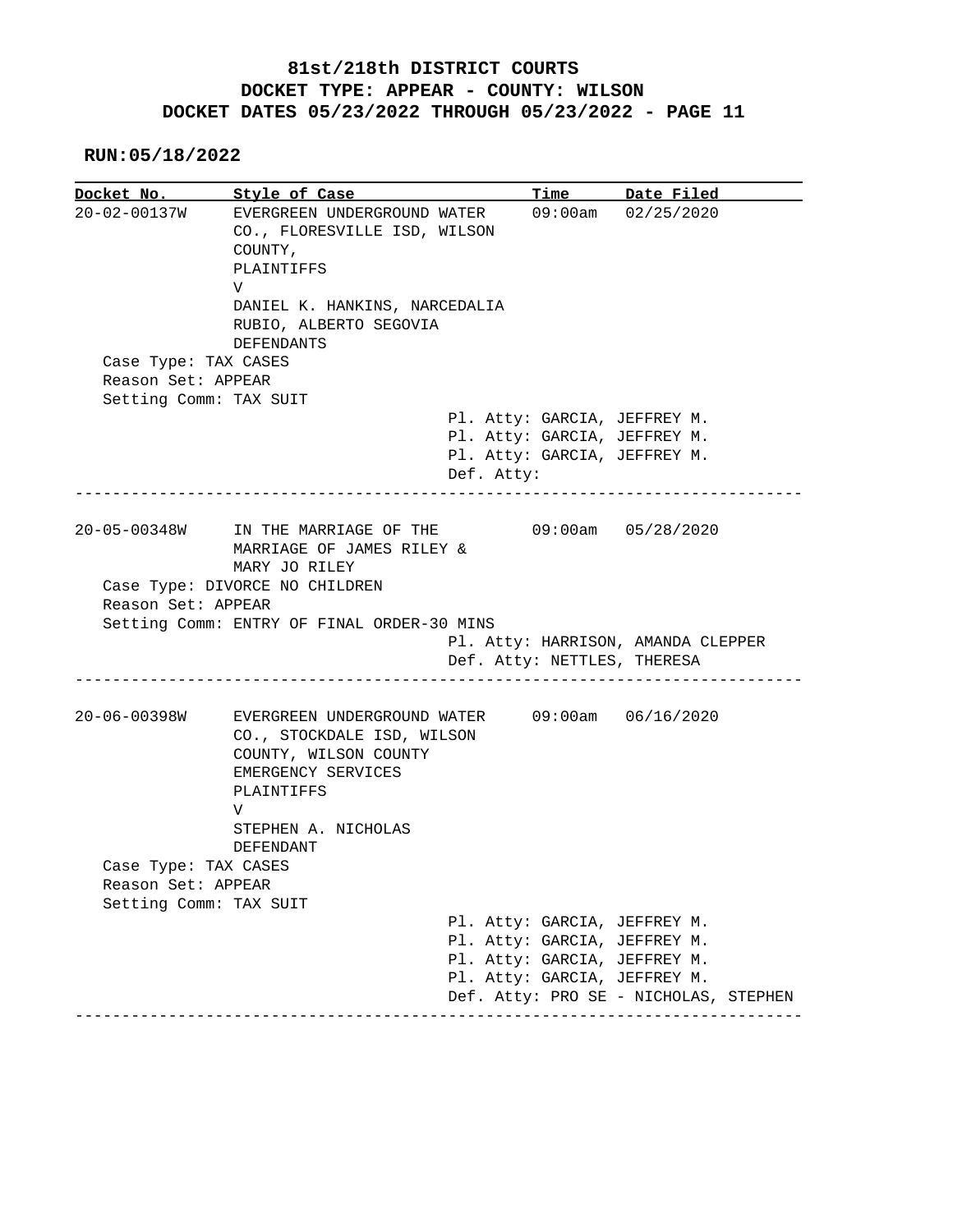#### **RUN:05/18/2022**

**Docket No. Style of Case Time Date Filed**  20-09-00596W CITY OF FLORESVILLE, EVERGEEN 09:00am 09/02/2020 UNDERGROUND WATER COMANY, FLORESVILLE ISD, WILSON COUNTY V NATALIA GONZALES Case Type: TAX CASES Reason Set: APPEAR Setting Comm: TAX SUIT Pl. Atty: GARCIA, JEFFREY M. Pl. Atty: GARCIA, JEFFREY M. Pl. Atty: GARCIA, JEFFREY M. Pl. Atty: GARCIA, JEFFREY M. Def. Atty: ------------------------------------------------------------------------------ 21-01-00008W WILSON COUNTY ET AL 09:00am 01/08/2021 V HEB FEDERAL CREDIT UNION ET AL Case Type: TAX CASES Reason Set: APPEAR Setting Comm: TAX SUIT Pl. Atty: GARCIA, JEFFREY M. Pl. Atty: GARCIA, JEFFREY M. Pl. Atty: GARCIA, JEFFREY M. Pl. Atty: GARCIA, JEFFREY M. Def. Atty: ------------------------------------------------------------------------------ 21-01-00037W ITIO: FAITH EVELYN AUCOIN, A 09:00am 01/19/2021 CHILD Case Type: Reason Set: APPEAR Setting Comm: MT TO CHANGE VENUE-30 MINS Pl. Atty: CALVANO, COREY GENE Pl. Atty: WHEELER, ADAM WILLIAM Def. Atty: PRO SE - ALANIZ, KAITLIN ------------------------------------------------------------------------------ 21-03-00207W IMOM: SUSAN D. PRESLEY AND 09:00am 03/19/2021 JEREMY RAYMAN Case Type: DIVORCE NO CHILDREN Reason Set: APPEAR Setting Comm: \*ZOOM-MT WITHDRAWAL OF COUNSEL-15 MINS Pl. Atty: CEDILLOS, ANDRES Def. Atty: TSCHIRHART, STEPHANIE LYNNE ------------------------------------------------------------------------------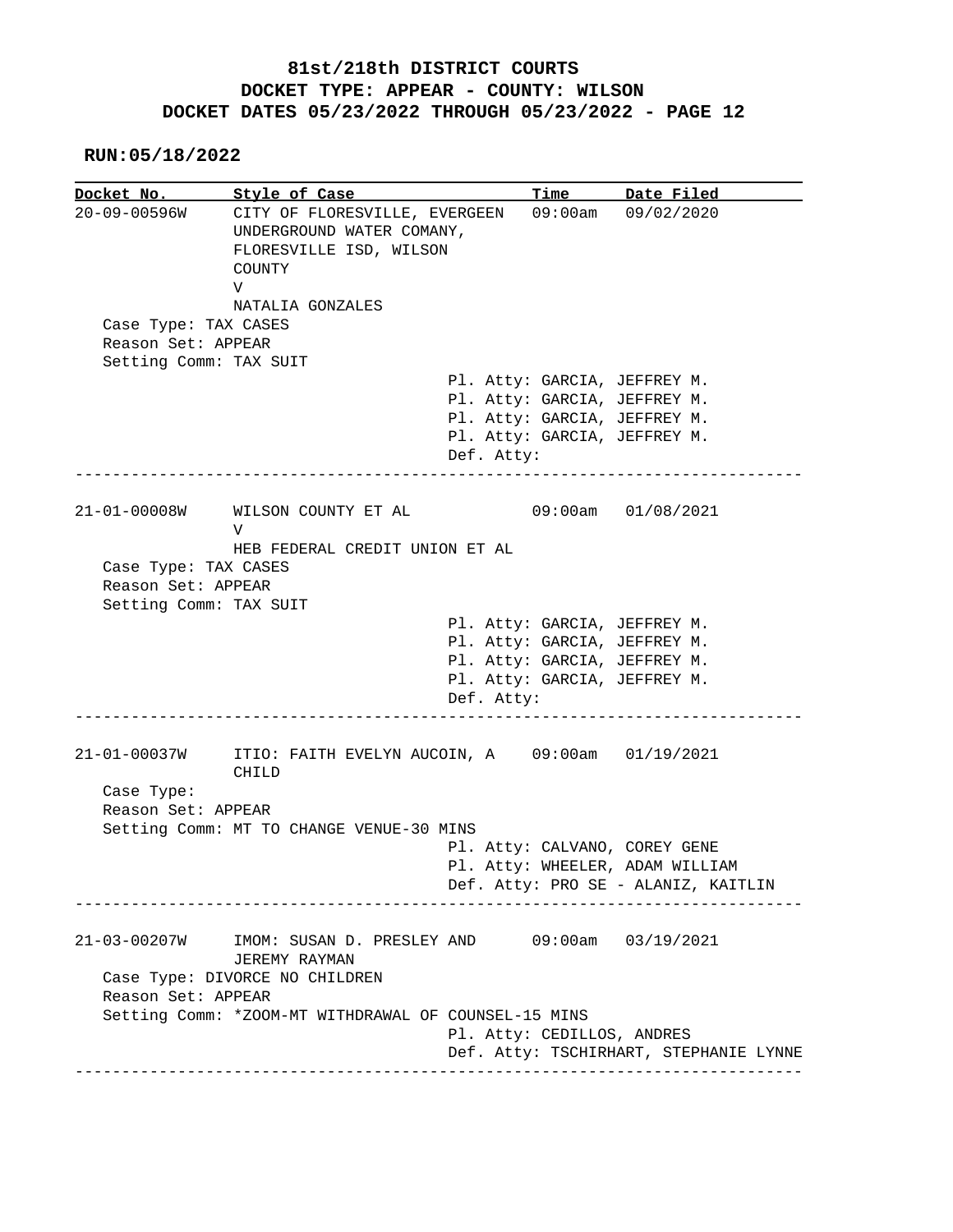**RUN:05/18/2022**

**Docket No. Style of Case Time Date Filed**  21-03-00218W IMOM: ARIANNA M. BRAZELTON VS. 09:00am 03/24/2021 PAUL H. BRAZELTON & ITIO: D.R.B., A CHILD Case Type: DIVORCE WITH CHILDREN Reason Set: APPEAR Setting Comm: TRIAL ON MERITS-2 HRS Pl. Atty: WHITLEY, DEANNA L. Pl. Atty: OLSEN, DALLAS ELIZABETH Def. Atty: STREMEL, ELISE MARIE ------------------------------------------------------------------------------ 21-06-00419W IMOM: EVELYN GARCIA-OLIVO AND 09:00am 06/21/2021 DEREK OLIVO & ITIO: M.E.O., A CHILD Case Type: DIVORCE WITH CHILDREN Reason Set: APPEAR Setting Comm: FINAL HRG-30 MINS Pl. Atty: TAPIA, JENNIFER R. Def. Atty: PRO SE - OLIVO, DEREK ------------------------------------------------------------------------------ 21-07-00451W IMOM: CHOLE JORDAN GUERRERO 09:00am 07/01/2021 VS. RICHARD ANTHONY GUERRERO Case Type: DIVORCE NO CHILDREN Reason Set: APPEAR Setting Comm: FINAL DIV HRG Pl. Atty: PRO SE - GUERRERO, CHOLE JOR Def. Atty: ------------------------------------------------------------------------------ 21-07-00489W STATE OF TEXAS 09:00am 07/23/2021 V \$30,861.64, SELENA GONZALES Case Type: SEIZURE AND FORFEITURE Reason Set: APPEAR Setting Comm: MT TO SET DISCOVERY SCHEDULE-1 MIN Pl. Atty: RICHMOND, J. WILLIAM Def. Atty: ------------------------------------------------------------------------------ 22-03-00100W IMOM: JERRIKA CHAE NICKASON 09:00am 03/07/2022 VS. DREW ANTHONY NICKASON & ITIO: CARL NICKASON, A CHILD Case Type: DIVORCE W/CHILDREN Reason Set: APPEAR Setting Comm: DIVORCE HRG Pl. Atty: PRO SE - NICKASON, JERRIKA C Def. Atty: PRO SE - NICKASON, DREW ANT ------------------------------------------------------------------------------